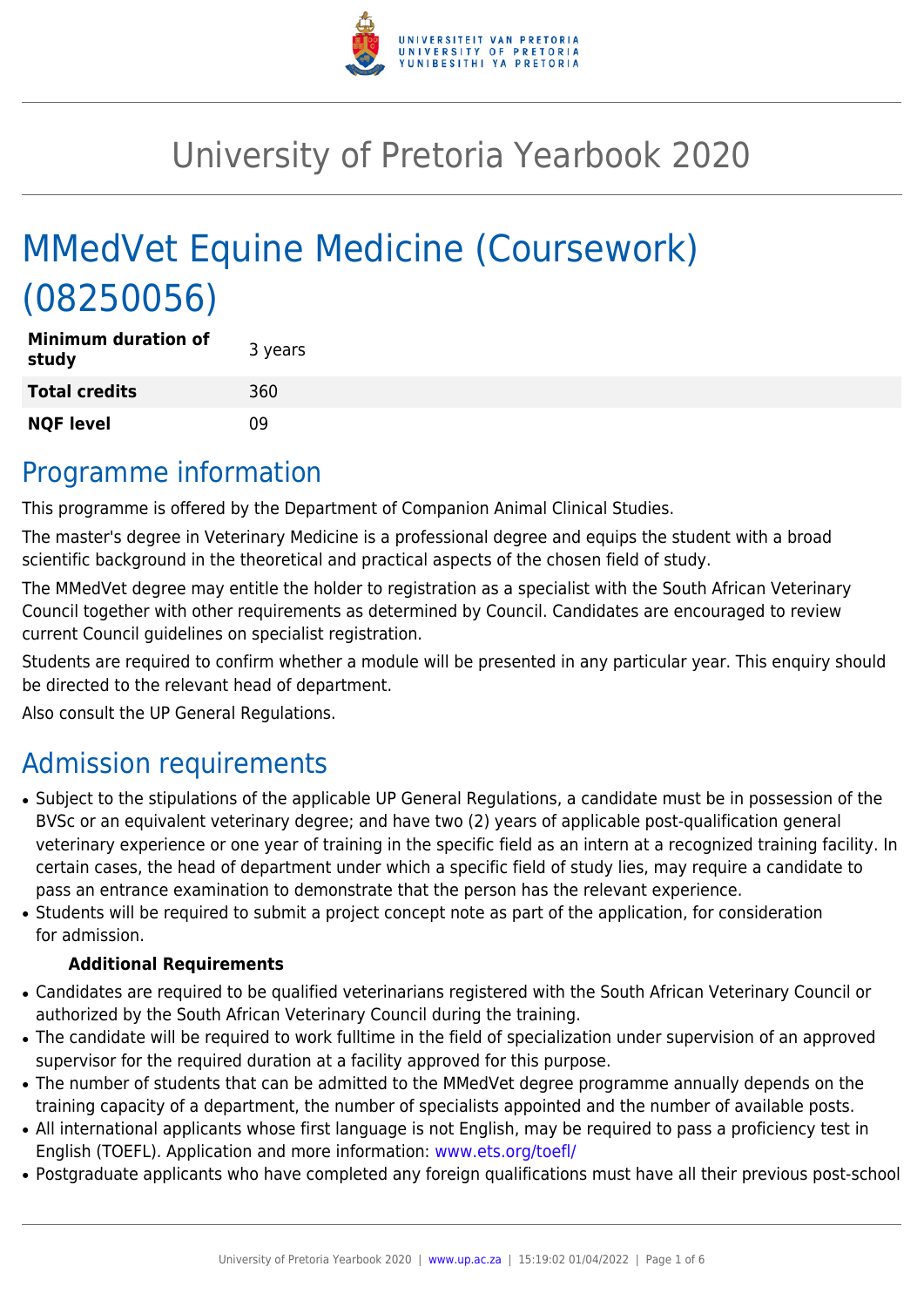

qualifications evaluated by the South African Qualifications Authority (SAQA) before applying for postgraduate studies at the University of Pretoria: [www.saqa.org.za](http://www.saqa.org.za/)

#### **International requirements**

• Candidates not yet registered or authorised by the South African Veterinary Council can find more information on the South African Veterinary Council website at [www.savc.org.za](http://www.savc.org.za)

#### **Notification**

• While the MMedVet is an advanced professional programme equivalent to specialist certification, registration to practice as a specialist is controlled by the South African Veterinary Council or international equivalent. These bodies may have additional requirements for registration that are not university requirements. Please check their requirements as well.

### Examinations and pass requirements

Also consult the applicable General Regulations.

#### **Conferment of the degree**

The MMedVet is conferred by virtue of completion of a minimum of 90 weeks of clinical training, examination in the specialist module, and a mini-dissertation

#### **Examinations**

The examination(s) in the specialist field of study may only be taken on completion of the minimum clinical training.

The nature and duration of the specialist module's examination(s), which will test fully the theoretical knowledge as well as the practical skills of the student, is determined by the head of department in which the chosen field of study is offered.

A minimum examination mark of 50% is required in each of the theoretical and practical and oral sections of the specialist module.

Students who intend applying for membership of a specialist college abroad later on, should bear in mind that many of these colleges require a minimum examination mark and a final mark of at least 60% for admission.

### Research information

#### **Mini-dissertation**

#### (Also consult the General Regulations)

A student must submit a mini-dissertation, which deals with the particular field of specialization. A mini-dissertation is based on a research project or related research projects (which need not be original), planned and written down by the student within the theme of the chosen specialization. (Assistance with statistical processing, applied specialised procedures, etc. is allowed, but must be acknowledged.) The student may use appropriate research done previously, to add to the writing of the mini-dissertation. Earlier, related publications by the student may be bound with the mini-dissertation, but may not substitute the complete text of the mini-dissertation. Publications that are submitted, must be rounded off by means of an extensive introduction, materials, and information concerning methods and a discussion of the results. The minidissertation will be evaluated by two examiners, who may not necessarily attend the final examination. The average of the separate marks awarded by the two examiners, constitutes the final mark for the minidissertation. The minimum pass mark is 50%. A student who has failed may be permitted by the Dean, on the recommendation of the relevant head of department, to submit an amended mini-dissertation for final adjudication.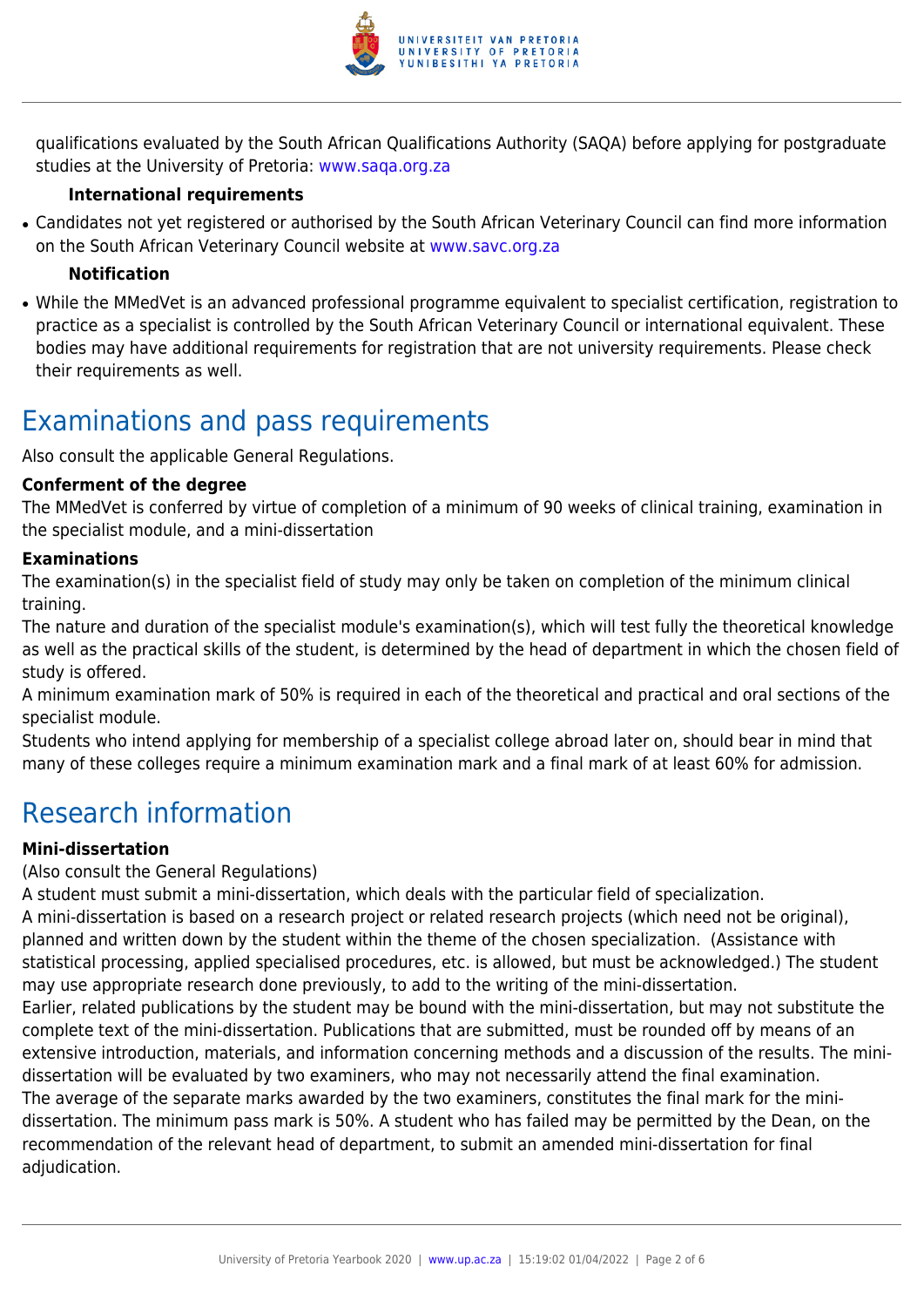

### Pass with distinction

In order to obtain the degree with distinction, a minimum final mark of 75% is required for the field of specialisation and the mini-dissertation.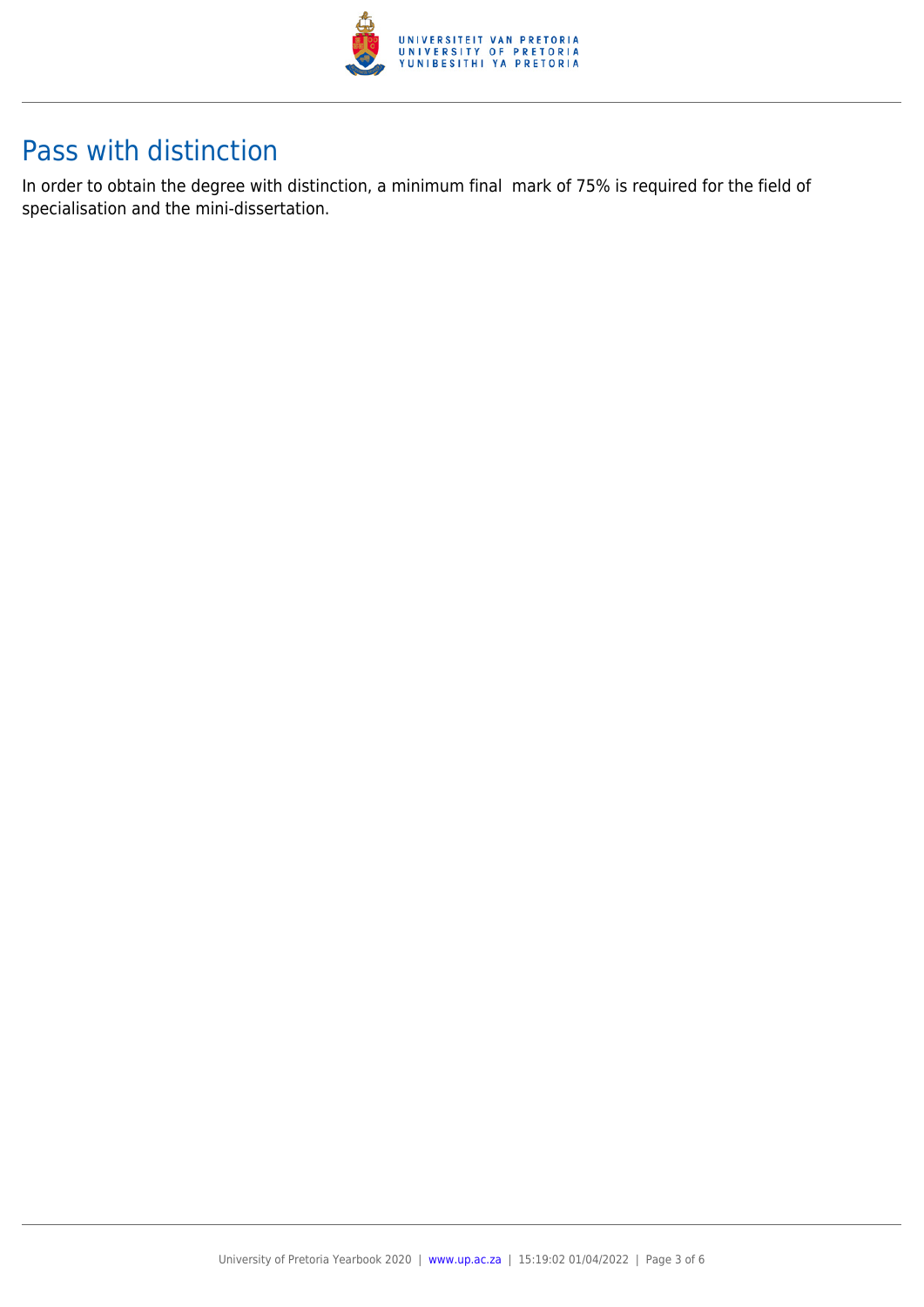

# Curriculum: Year 1

#### **Minimum credits: 360**

### **Core modules**

[Equine medicine 802](https://www.up.ac.za/yearbooks/2020/modules/view/GEN 802) (GEN 802) - Credits: 270.00 [Mini-dissertation: Equine medicine 892](https://www.up.ac.za/yearbooks/2020/modules/view/GEN 892) (GEN 892) - Credits: 90.00 [Research methodology 813](https://www.up.ac.za/yearbooks/2020/modules/view/VRM 813) (VRM 813) - Credits: 0.00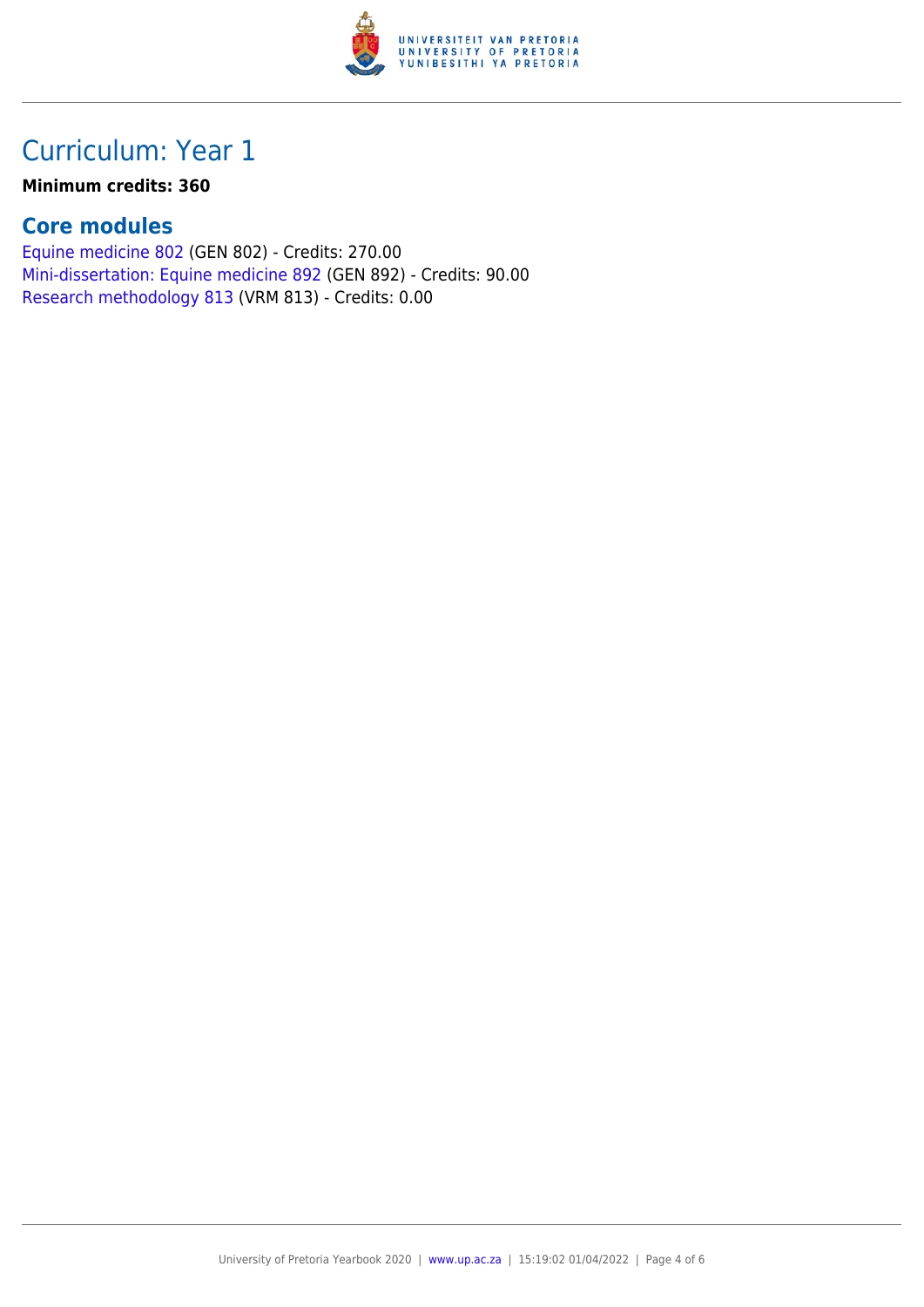

## Curriculum: Year 2

**Minimum credits: 360**

### **Core modules**

[Equine medicine 802](https://www.up.ac.za/yearbooks/2020/modules/view/GEN 802) (GEN 802) - Credits: 270.00 [Mini-dissertation: Equine medicine 892](https://www.up.ac.za/yearbooks/2020/modules/view/GEN 892) (GEN 892) - Credits: 90.00